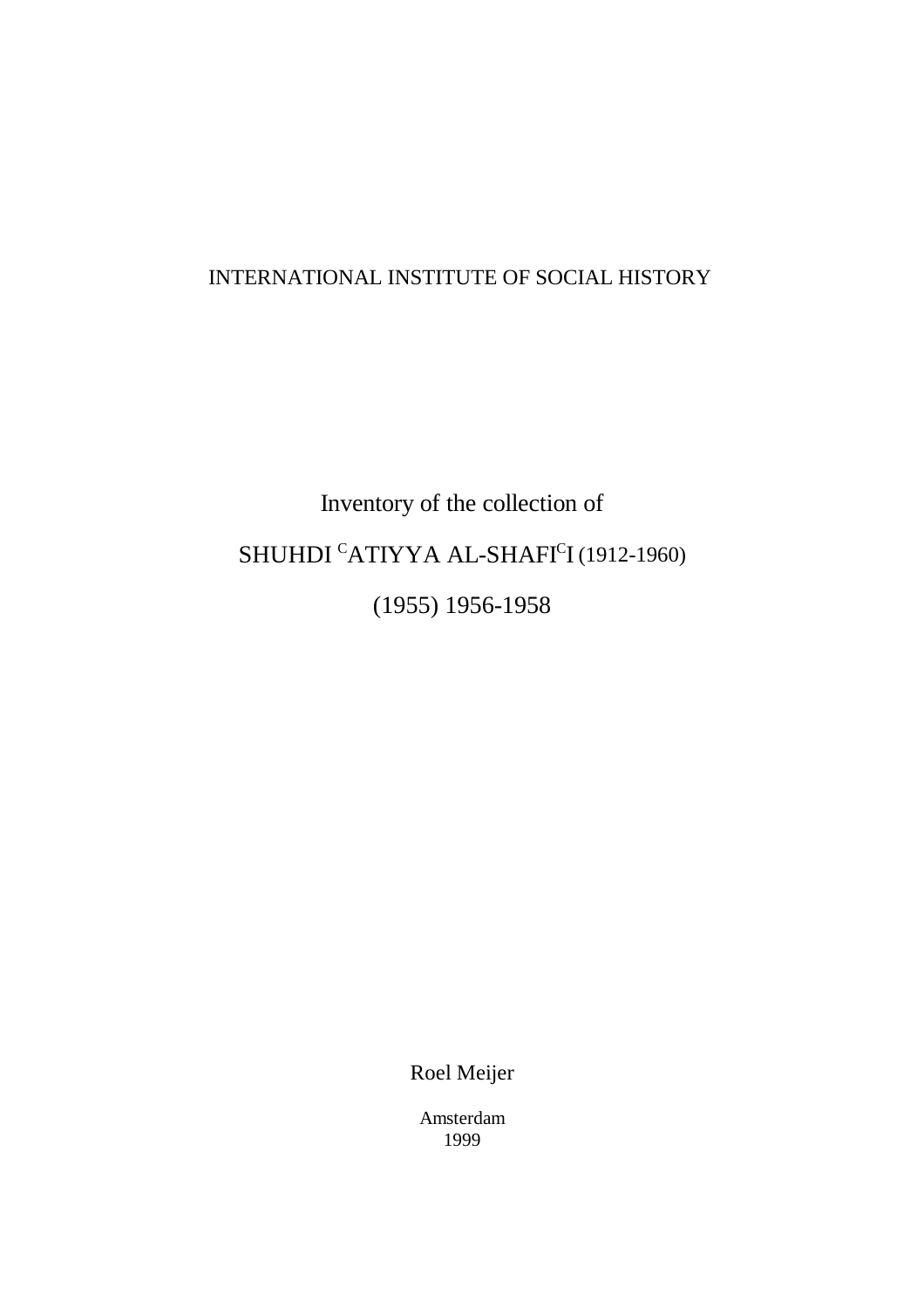#### *INTRODUCTION*

#### **History**

Shuhdi <sup>c</sup>Atiyya al-Shafi<sup>c</sup>i (born in 1912) became involved as a student in the student movement of the 1930s which inaugurated a more radical phase of the Egyptian nationalist movement. He graduated in English at the Faculty of Arts and taught for a while at a secondary school. At the end of the 1930s he won a prize for his short stories and acquired a grant from the Ministry of Education to study at Oxford University. When he returned to Egypt in 1940 he took up his former profession as teacher and obtained the rank of overseer of the Ministry of Education in 1947.

In this period he joined Iskra and became one of the two Egyptian members of its Central Committee. He assigned responsibility for running Dar al-Abhath al-*<sup>c</sup>Ilmiyya* (The House of Scientific Learning), the cultural platform of Iskra, which attracted many young Egyptian left-wing intellectuals to the communist movement.

In addition, Shuhdi <sup>c</sup>Atiyya, together with Muhammad <sup>c</sup>Abd al-Ma <sup>c</sup>bud al-Jubayli, drew up the nationalist programme of the Iskra group within the Communist movement, called *Ahdafuna al-Wataniyya* (*Our National Goals*), which was printed in 1945. He also participated in establishing the National Committee for the Students and Workers which led the student and workers' revolt of February-March 1946 against negotiations of the Egyptian minority government with Great Britain.

When Iskra merged with the Egyptian Movement for the National Liberation (EMNL) to found the Democratic Movement for National Liberation (DMNL) in 1947, Shuhdi <sup>c</sup>Atiyya became editor of its famous newspaper *al-Jamahir* (*The Masses*). At the same time he also became a member of its Central Committee.

He immediately clashed with Henri Curiel over his line to unite all nationalist and progressive forces in one front. In protest, he wrote several articles in *al-Jamahir*, calling for the founding of a Communist Party that should be revolutionary and represented only the working class. When the Central Comittee refused to discuss his report that expounded his revolutionary ideas, he left DMNL to establish DMNL - Revolutionary Wing (Haditu--al-Tayyar al-Thawri). This organisation, that never acquired much support, rejoined DMNL again in 1955. During the repression of the communist movement in 1948 Shuhdi <sup>c</sup>Atiyya was sentenced to seven years in prison. By the time he was released the communist movement was in conflict with the military regime which had taken over power in July 1952.

In spite of his revolutionary episode in the DMNL-Revolutionary Wing, Shuhdi Atiyya became one of the most outspoken supporters within the communist movement of the Free Officers, whom he regarded as a progressive movement on account of their antiimperialist and reformist stance. He explained his ideas in his book *Amrika wa-l-Sharq al-Awsat* (*America and the Middle East*), published during Gamal Abd al-Nasir's resistence against the Baghdad Pact in 1955. Because of his sympathetic attitude towards the regime, Shuhdi <sup>c</sup>Atiyya's was allowed to expound his ideas in the newly founded *al*-*Masa'* newspaper. After the nationalisation of the Suez Canal Company in July 1956 and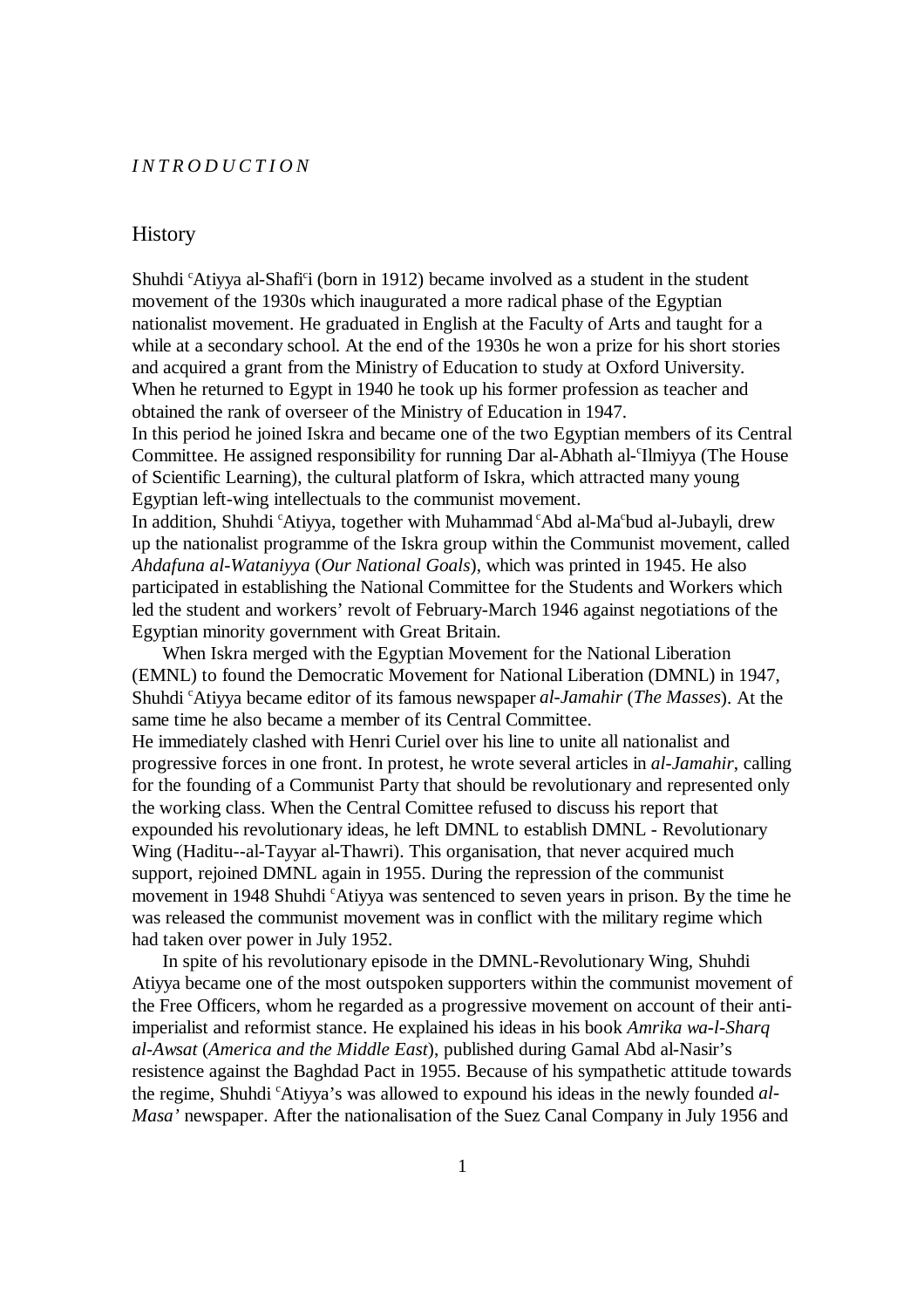the following Suez crisis, he wrote his famous historical analysis of the Egyptian nationalist movement *Tatawwur al-Haraka al-Wataniyya al-Misriyya 1882-1956* (*The Development of the Egyptian Nationalist Movement*, *1882-1956*), which contains one of the most remarkable Marxist/nationalist interpretations of Egyptian history. He also published a collection of short stories, *Hara Umm al-Husayni*, which was serialised in the newspaper *al-Masa'*.

Relations with the military deteriorated dramatically, however, after communist opposition in Syria and Iraq against the unification of Syria and Egypt in February 1958 under the leadership of Nasser. On the the first of January 1959 Shuhdi 'Atiyya was arrested for the second time and imprisoned, together with hundreds of other communists. Despite his arrest and the repression of the Communist movement, he continued to support the internal reforms and the neutralist foreign policy of the regime. During his trial in March 1960 he stated that every true nationalist citizen should support the government. On 15 June 1960 Shuhdi 'Atiyya died under torture in Abu Za bal prison.

#### The collection

The collection of Shuhdi 'Atiyya al-Shafi'i was donated in 1997 to the IISH by dr. Rif<sup>tat</sup> al-Sa<sup>c</sup>id. A large part of the collection consists of preliminary and final drafts of the historical work that Shuhdi <sup>c</sup>Atiyya al-Shafi<sup>c</sup>i wrote in 1956, *Tatawwur al-Haraka al-Wataniyya al-Misriyya, 1882-1956*. Much effort has gone into trying to systematise and organise the numerous drafts of this historical work, with the aim to enable researchers to trace the development and shifts of Shuhdi Atiyya's political thought in the different drafts of the manuscript and compare them with the final version of the book. A distinction has been made between preliminary and the final draft, although the final draft has also been heavily edited. The different drafts of the manuscript, preliminary and final, were in complete disarray when they arrived at the IISH. Ninety percent of the received manuscript has been traced and put together according to the numbers of the pages, the style of handwriting and different hues of ink. This does not mean that the manuscript is now complete; although the final draft of the manuscript is almost recovered, large sections of the preliminary drafts are either missing or include several versions. Some parts were, for example, unretrievable, while other sections, such as chapter X, and especially some specific paragraphs of this chapter, have been rewritten several times and are therefore available in different versions. The collection also contains a small part of the edited print proofs.

In addition to his manuscripts and proof prints, the second part of the collection consists of notes and documentation Shuhdi 'Atiyya presumably used for writing his historical work. This part consists of economic statistics, reports of banks, magazine cuttings and other material.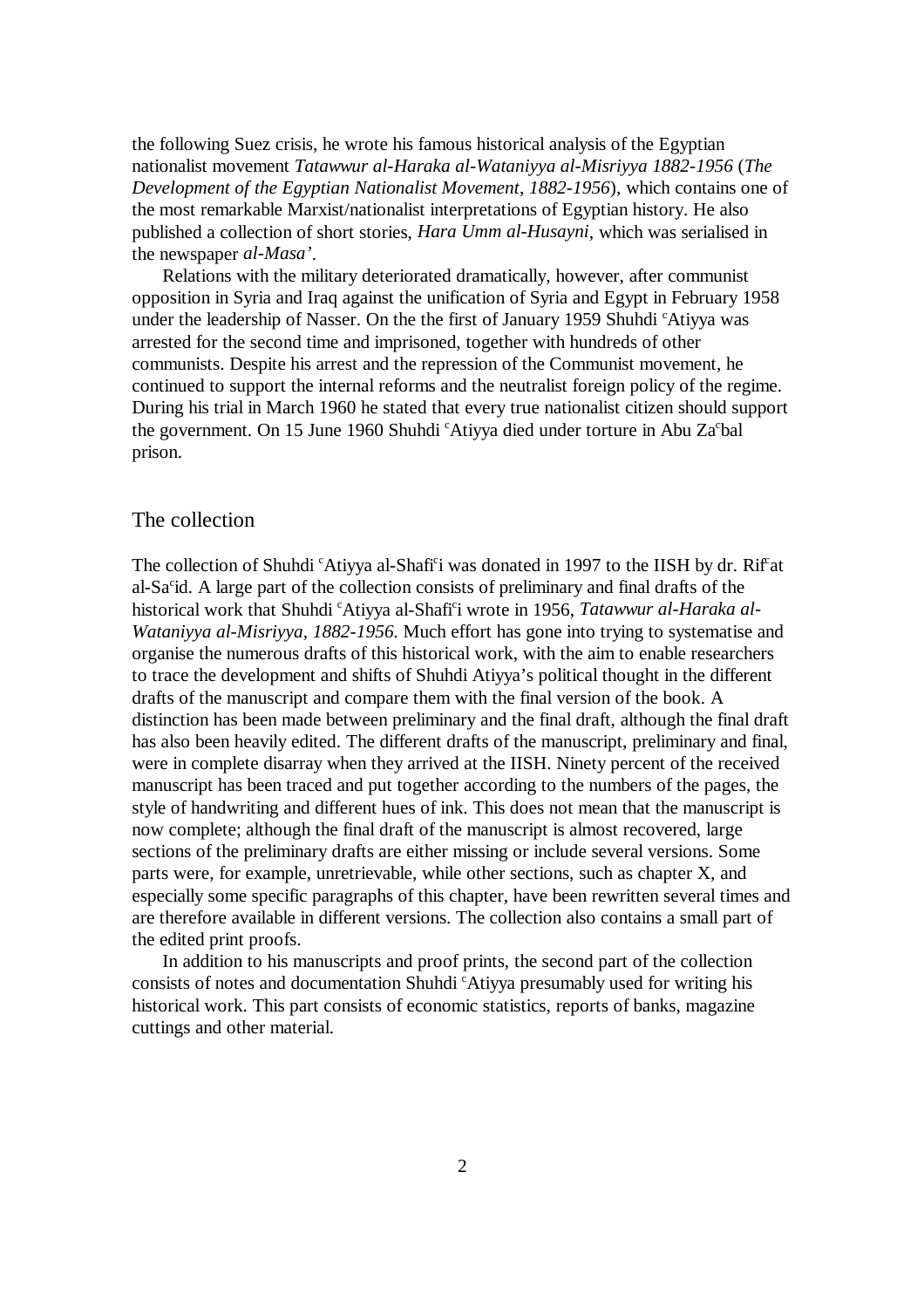The third part of the collection consists of drafts of the manuscripts of his collection of short stories *Hara Umm al-Husayni* and <sup>*c*</sup>Aziza and his more philosophical work *Mawkib al-Bishriyya*. These manuscripts are complete and are in their final form. Also a manuscript of a pamphlet of Shuhdi 'Atiyya on Nasser has been found among the collection and was added to this part.

The size of the collection is  $0.36 \text{ m}$ .

## Consultation

There are no restrictions to the consultation of the collection.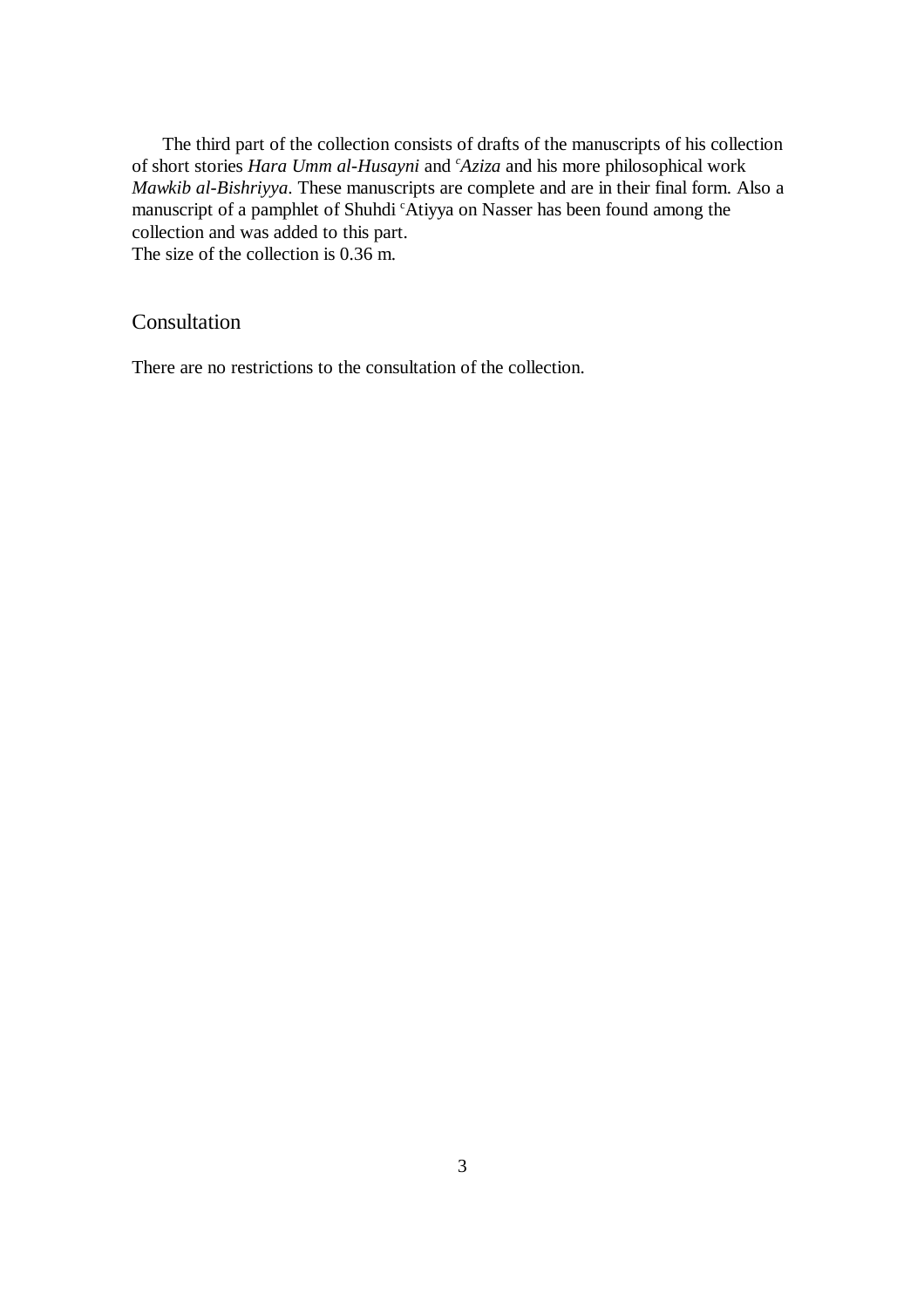#### *INVENTORY*

#### Publications

#### *Tatawwur al-Haraka al-Wataniyya al-Misriyya, 1882-1956*

- 1-21. Preliminary drafts of the manuscript of *Tatawwur al-Haraka al-Wataniyya al-Misriyya, 1882-1956*. 1955-1956. 20 covers and 1 folder.
	- 1. Pages 19-24 of the preliminary draft of paragraph 4, entitled '*al-Thawra al-Wataniyya wa-l-Tabaqa al- Amila*'. *<sup>c</sup>* N.B. This draft exists only in manuscript form.
	- 2. Pages 1-20 of preliminary draft of the paragraphs entitled '*al-Tabaqa al-Amila al-Misriyya*' and '*Hala al-Iqtisadiyya*'. *<sup>c</sup>* N.B. This draft exists only in manuscript form.
	- 3. Notes to chapter III.
	- 4. Preliminary draft of chapter III (no page numbers), section '*Inb ath al- <sup>c</sup> Haraka al-Wataniyya*', pages 14-21 in book.
	- 5. Preliminary drafts of chapter IV (no page numbers).
	- 6. Notes and rough draft of chapter IV (not clear exactly which pages in the book).
	- 7. Pages 97-128 of a preliminary draft of chapter VI, pages 87-109 in the book.

N.B. contains important differences with the final chapter in the book.

- 8. Pages 22-24 of a preliminary draft of chapter VII, paragraph '*al-Tatawwur al-Iqtisad*', pages 88- (?) in the book.
- 9. Pages 160-161 of a preliminary draft of chapter VII, paragraph '*Awjaha Quwwa, Awjaha Da<sup>c</sup>f*<sup>'</sup>, pages 108-109 in the book.
- 10. Pages 130-133 of a preliminary draft of chapter VIII, paragraph '*al-Zuruf al-Dakhiliyya*', pages 110-112 in the book.
- 11. Pages 36-49 of a preliminary draft of chapter IX, paragraph '*al-Iqta*<sup>c'</sup>, pages 141 to (?) in the book.
- 12. Pages 37-48 of a preliminary draft of chapter X, paragraph '*Kashaf al-Isti<sup>c</sup>mar*' and '*Bandung*', pages 149-163 in the book.
- 13. Pages 257-260 of a preliminary draft of chapter X, paragraph '*Kashaf*  $al\text{-}Isti<sup>c</sup>mar$ , pages 149-153 in the book.
- 14. Pages 257-259 of a preliminary draft of chapter X, paragraph '*Kashaf*  $al\text{-}Isti<sup>c</sup>mar$ , pages 149-153 in the book.
- 15. Pages 261-278 of a preliminary draft of chapter X, paragraphs '*Inhad al-Iqtisad*' to (?), pages 155 to (?) in the book.
- 16. Pages 51-57 of a preliminary draft of chapter X, paragraph '*Safqa al-Asliha al-Sufyatiyya al-Tshakiyya*', pages 166-168 in the book.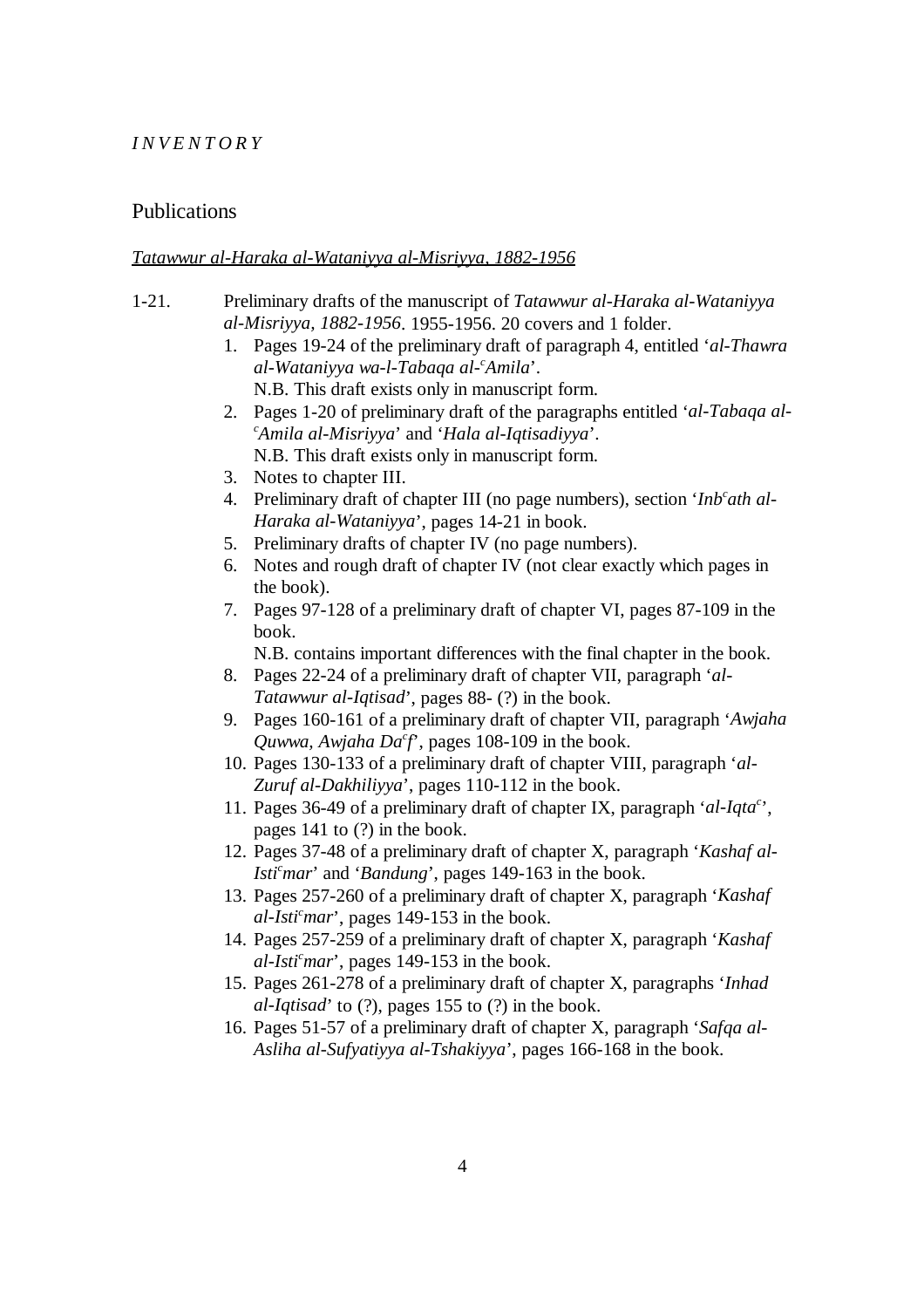- 17. Pages 46-62 of a preliminary draft of chapter X, paragraphs '*Rafd Hilf Baghdad*' and '*Safqa al-Asliha al-Sufyatiyya al-Tshakiyya*', pages 156- 168 in the book.
- 18. Pages 326-328 and 335-336 of a preliminary draft of chapter XII, paragraphs '*Siyasa al-Dara'ib*', '*Arbah wa-l-Ujur*,' and '*al-Wataniyya*', pages 235-238 in the book.
- 19. Pages 65-95 of a preliminary draft of the the conclusion '*Hatam*', pages 215-241 in the book.
- 20. Pages 1-14 of an unidentified manuscript.
- 21. Collection of unidentified pages of several different manuscripts, both preliminary and final, of *Tatawwur al-Haraka*. (folder)
- 22-28. Final draft of *Tatawwur al-Haraka al-Wataniyya al-Misriyya, 1882-1956*. 1956. 7 covers.
	- 22. Pages 14-53 of the final draft of chapters III and IV, pages 18-49 in the book.
	- 23. Pages 54-94 of the final draft of chapters V and VI, paragraphs '*Nahda Ijtima* iyya wa Adabiyya' to 'al-Haraka al-'Ummaliyya,' pages 58-84 in the book.
	- 24. Pages 144-169 of the final draft of chapter VII, pages 97-109 in the book.
	- 25. Pages 144-155 of preliminary draft of chapter VII, paragraphs '*Awamil*  $Da<sup>c</sup>f'$  and '*Hariq al-Qahira*', pages 116-123 in the book.
	- 26. Pages 186-219 of the final draft of chapter VIII, pages 114-128 of the book.

NB. Final version is heavily edited, with the result that many paragraphs have been scrapped.

- 27. Pages 220-244 of the final draft of chapter IX, pages 132-142 of the book.
- 28. Pages 1-27 of the final draft of chapter IX, pages 129-148 in the book.

#### Proofs

29. Printer's proofs of *Tatawwur al-Haraka al-Wataniyya al-Misriyya, 1882-1956*. Pages 225-235. 1 cover.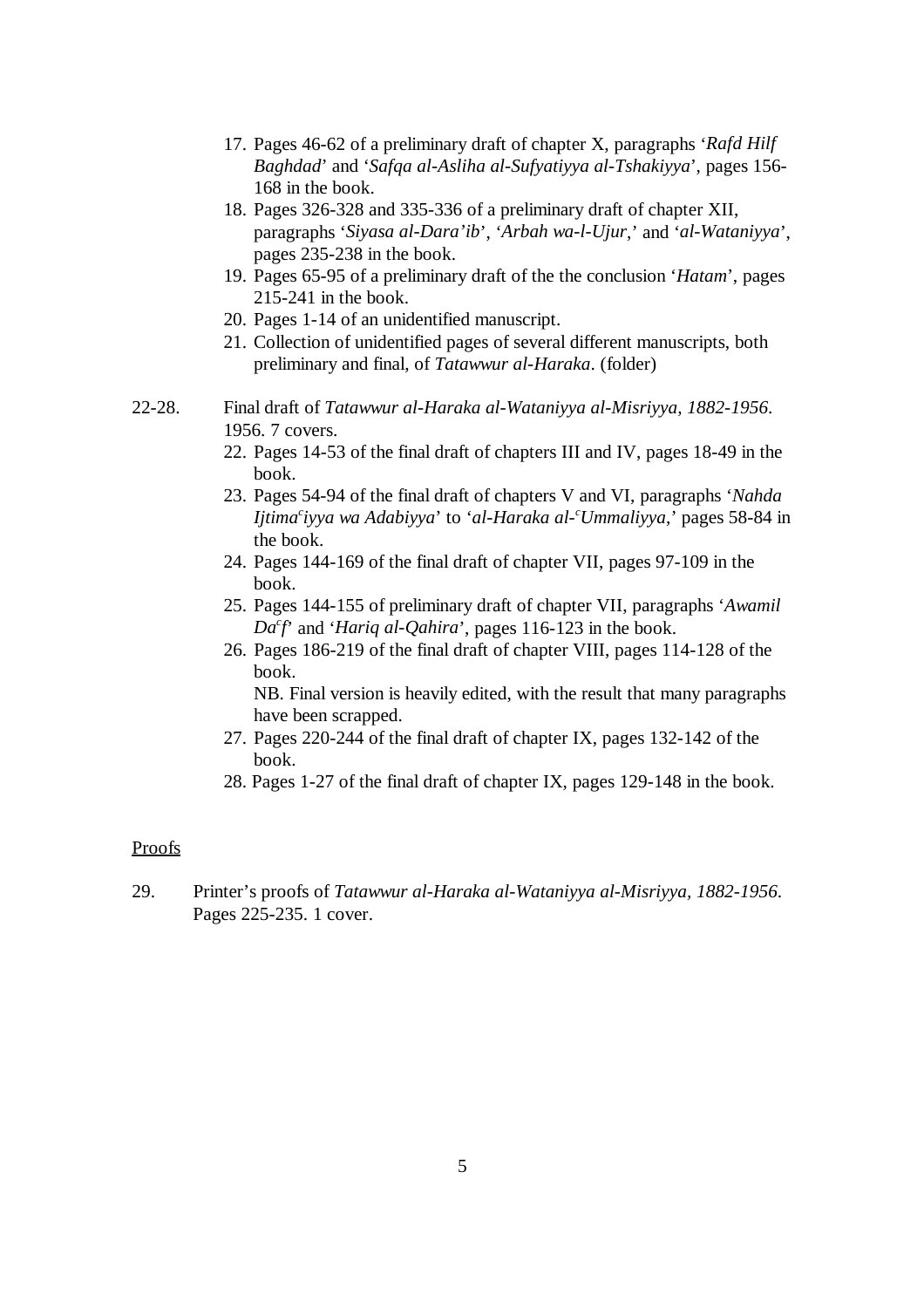#### Notes and documentation

- 30-53. Notes and documentation used for the writing of *Tatawwur al-Haraka al-Wataniyya al-Misriyya, 1882-1956*. 1956. 21 covers and 3 folders.
	- 30. Excerpts from the article entitled 'Two Conferences, Two Papers.' November 1958.

N.B. Handwritten excerpts by Shuhdi Atiyya. 5 pages.

- 31. Article in manuscript form entitled 'On the Soviet Union': *Hawl al-Ittihad al-Sufyati*. 1957. 6 pages.
- 32. Untitled incomplete typescript. N.d.
- 33. Report written by the Egyptian Chamber of Commerce, with comment of Shuhdi Atiyya. N.d.
- 34. Untitled incomplete typescripts in Arabic and Enlish. Nd.
- 35. Different parts of historical works on 19th century Egypt and European history, written in Arabic by unknown authors. N.d.
- 36. Manuscripts with notes concerning the Russian Revolution. N.d.
- 37. Photocopy of identity card of Shuhdi <sup>c</sup>Atiyya al-Shafi<sup>c</sup>i. 1952.
- 38. Typewritten article/report on communism and pan-Arabism. 1953.
- 39. Bi-weekly report of the Industrial Bank, No. 16. November 1956.
- 40. Typescript on the the economic history of the July revolution between 1952-1957: *al-Qism al-Thalith. Thawra Yulyu 1952-1957*. 1957.
- 41. Draft for a law on housing initiated by Milad Hanna. 1 January 1957.
- 42. Part of a report written by Henry G. Abrey, *Small Industry in Economic Development*, Social Research vol. 18 No. 31, page 16 to 21. September 1951.
- 43. Report on foreign trade in Arabic. 7 pages.
- 44. Report on the economy of France. 3 pages.
- 45. Pamphlet issued by the Algerian Communist Party, *Liberté, Organe clandistin du Parti Communiste Algérien*, No. 21. December 1957.
- 46. Documentary material collected for the writing of *Tatawwur al-Haraka al-Wataniyya al-Misriyya, 1882-1956.*
- 47. Notes for chapter V of *Tatawwur al-Haraka al-Wataniyya al-Misriyya, 1882-1956*.
- 48. Notes and statistics collected for the writing of *Tatawwur al-Haraka al-Wataniyya al-Misriyya, 1882-1956*.
- 49. Notes and rough draft on weakness of production in Egypt.
- 50. Notes and economic statistics.
- 51. Documentary material. (folder)
- 52. Documentary material. (folder)
- 53. Notes, drafts and documentary material. (folder)

#### Other publications

54-59. Notes and various drafts of the manuscript of *Mawkib al-Bishriyya* (*Triumph of Humanity*). N.d. 4 covers and 2 folders.